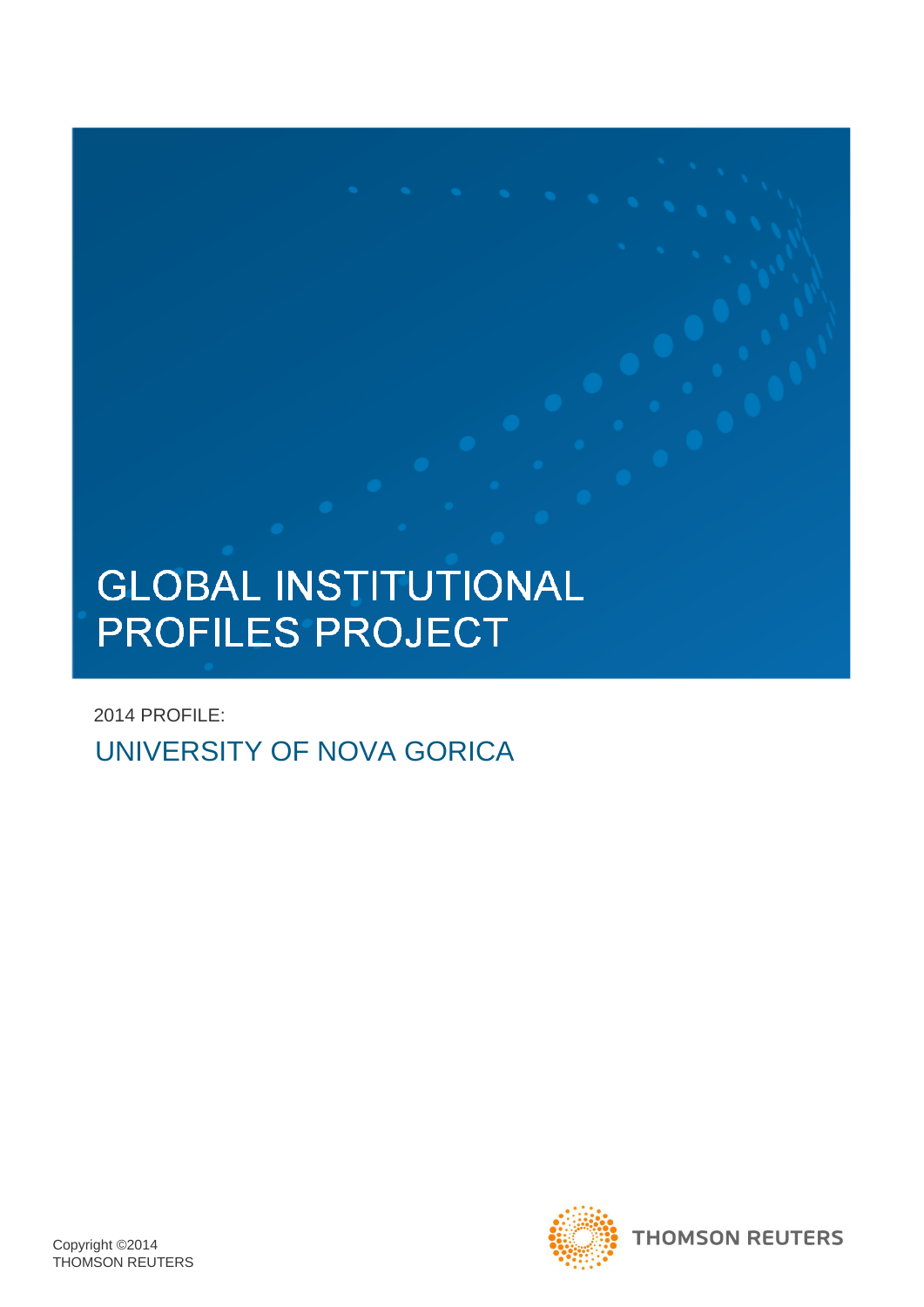## **INTRODUCTION**

*Thomson Reuters Institutional Profiles* Project creates accurate and comprehensive profiles of research institutions around the world.

With reliable and objective data on each institution, users of the data in these profiles and elsewhere are better equipped to:

- **Validate and quantify** executive and strategic decisions
- **Support marketing, publicity** and other promotional efforts
- **Supplement rankings and other assessment initiatives** with additional indicators of excellence

By working closely with a multitude of personnel from universities and other related institutions around the world, we have been able to create the richest, clearest profiles to date – portraits of facts and figures on research activity, funding, students, and staff, supported by verifiable indicators from Thomson Reuters, the most trusted information provider in the market today.

## **ABOUT THE REPORT**

This Profile supplements the Institutional Profiles data available in *InCites*TM and is provided to organizations contributing to the institutional profiles project. It is based on data from three main sources: data provided by the institution directly to Thomson Reuters; data on the institution's publications and citations from *Thomson Reuters Web of Science®* ; and the results of the annual Academic Reputation Survey.

For more information please see: http://ip-science.thomsonreuters.com/globalprofilesproject/

Thomson Reuters has conducted extensive validation of the data and applied powerful analytical techniques to interpret and present the data in a meaningful way.

This Profile and all data included herein may be used as a promotional and/or marketing device, as a management tool to be shared internally with colleagues for purposes of evaluation, or to provide institutional research executives with information on research performance. The information in this report may be used to assist students or faculty in the selection of your institution. You may use this report in the following ways:

Post it on your institution's website (see below)

Share with administrators at other institutions

Submit with research assessments or government and funding proposals

Please note the data tables and individual performance results are the property of Thomson Reuters. Use of any of the information must include the copyrighted Thomson Reuters logo that accompanies this report, as well as the following notice: "Thomson Reuters reserves all rights to the data and data should not be extracted, republished, redistributed or used for any commercial purpose."

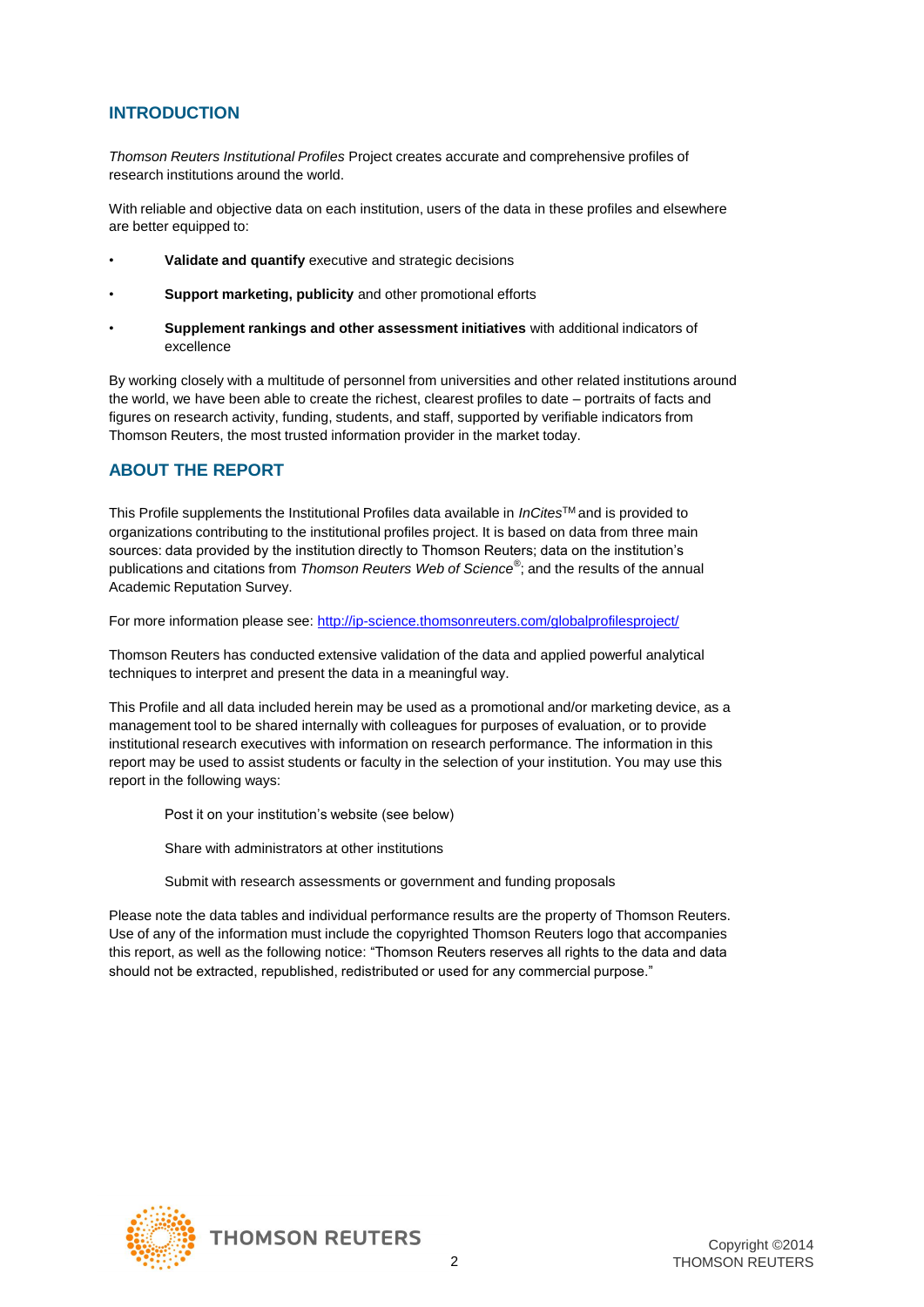### **CONTACT INFORMATION**

University of Nova Gorica Vipavska 13, Rožna Dolina SI-5000 Nova Gorica Slovenia

Tel: +386-5-3315-223 URL: http://www.ung.si/en/ Email: info@ung.si

Facebook: https://www.facebook.com/univerza.v.novi.gorici?re

#### **KEY PEOPLE**

**Rector Public relations** Prof. Dr. Danilo Zavrtanik **Andreja Leban** Email: danilo.zavrtanik@ung.si Email: andreja.leban@ung.si

**Vice-rector for research Vice-rector for education** Prof. Dr. Gvido Bratina **Prof.Dr. Mladen Franko** Email: gvido.bratina@ung.si Email: mladen.franko@ung.si

Uroš Ferjančič

### **BRIEF DESCRIPTION**

The University of Nova Gorica (UNG) is a private, research oriented university, founded by two Slovene research institutes (Jožef Stefan Institute and the Scientific Research Centre of the Slovenian Academy of Sciences and Arts) and two Slovene Municipalities. UNG's activity includes higher education at the undergraduate and graduate levels, as well as scientific research and expert activity. UNG started its operations in the 1995. Its former name Nova Gorica Polytechnic was changed together with its formal status in 2006, when it became the University of Nova Gorica. Today it comprises seven schools and eleven research units.

### **MISSION STATEMENT**

The University of Nova Gorica (UNG) aims to be a research oriented and student friendly university, where knowledge is formed within a harmonious relationship between students and researchers, and transferred to younger generations and into business environment. UNG strives to provide the highest quality education on undergraduate and graduate level and perform scientific research with a competitive advantage in an international context, as well as ensure their comprehensive integration into local, national and international spheres. UNG is strongly oriented to international collaborations with similar institutions around the world and prepares joint international study programs. It fosters student and teacher exchange programs with European and other universities. A choice of the language of study is adapted to this aim, especially at the graduate level. UNG researchers and teachers are expected to be internationally recognized scientists who participate in international research projects.

UNG takes special care to promote multidisciplinary study programs and research, designed to build partnerships between industry and academia, to contribute in creating a better society both at local and global levels. UNG aims to ensure a high employability of its graduates. At least 80% of its bachelors, masters or doctoral students should find employment within six months of graduation. UNG promotes scholarships so that its study programs are accessible to all social classes.

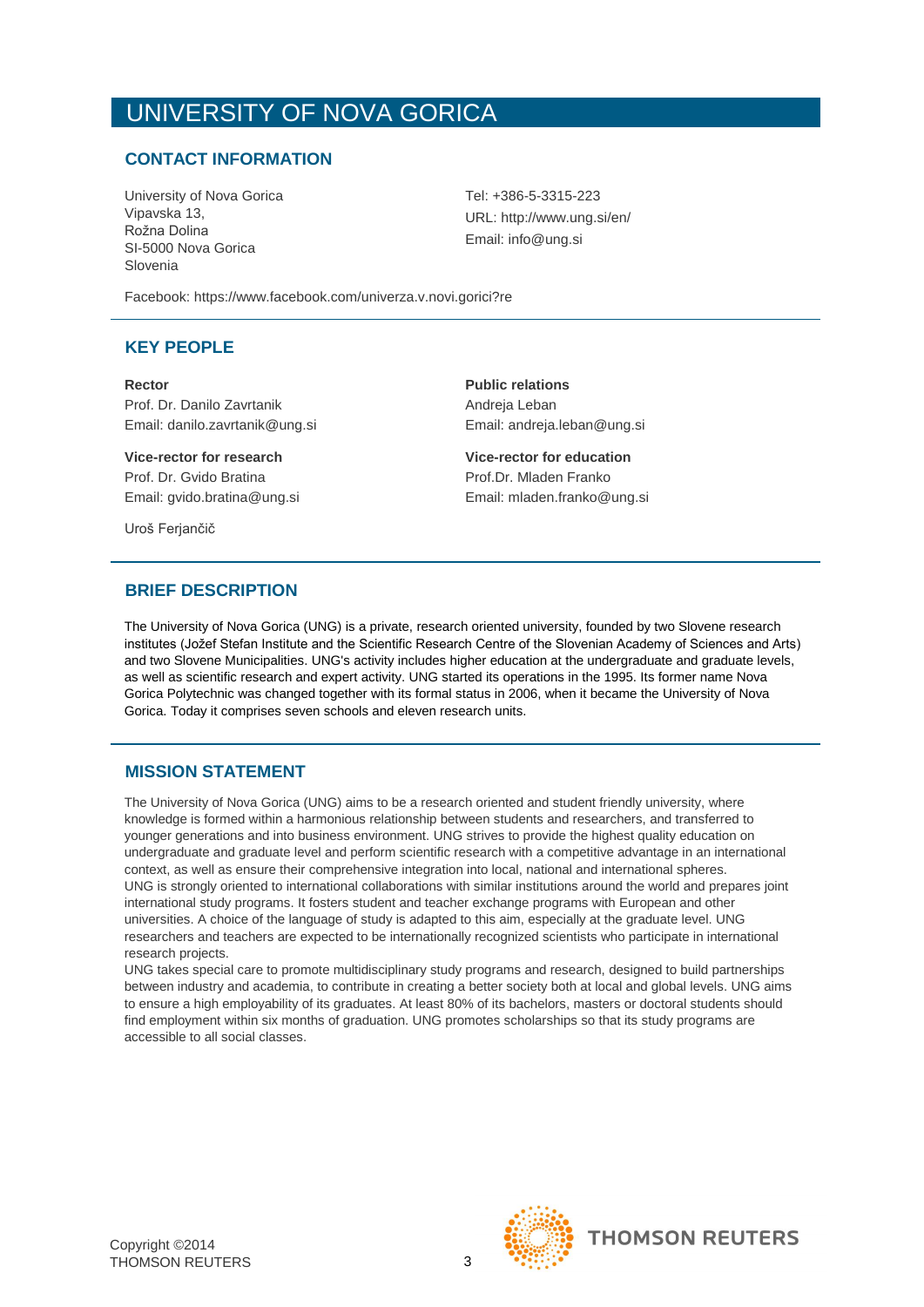#### **DIVISIONS**

**School of Environmental Sciences School of Engineering and Management School of Applied Sciences School of Humanities School for Viticulture and Enology School of Arts Graduate School Laboratory for Environmental Research Laboratory for Astroparticle Physics Laboratory of Organic Matter Physics Laboratory for Multiphase Processes Materials Research Laboratory Laboratory of Quantum Optics Center for biomedical sciences and engineering Centre for Atmospheric Research Centre for Systems and Information Technologies Wine Research Centre Research Centre for Humanities**

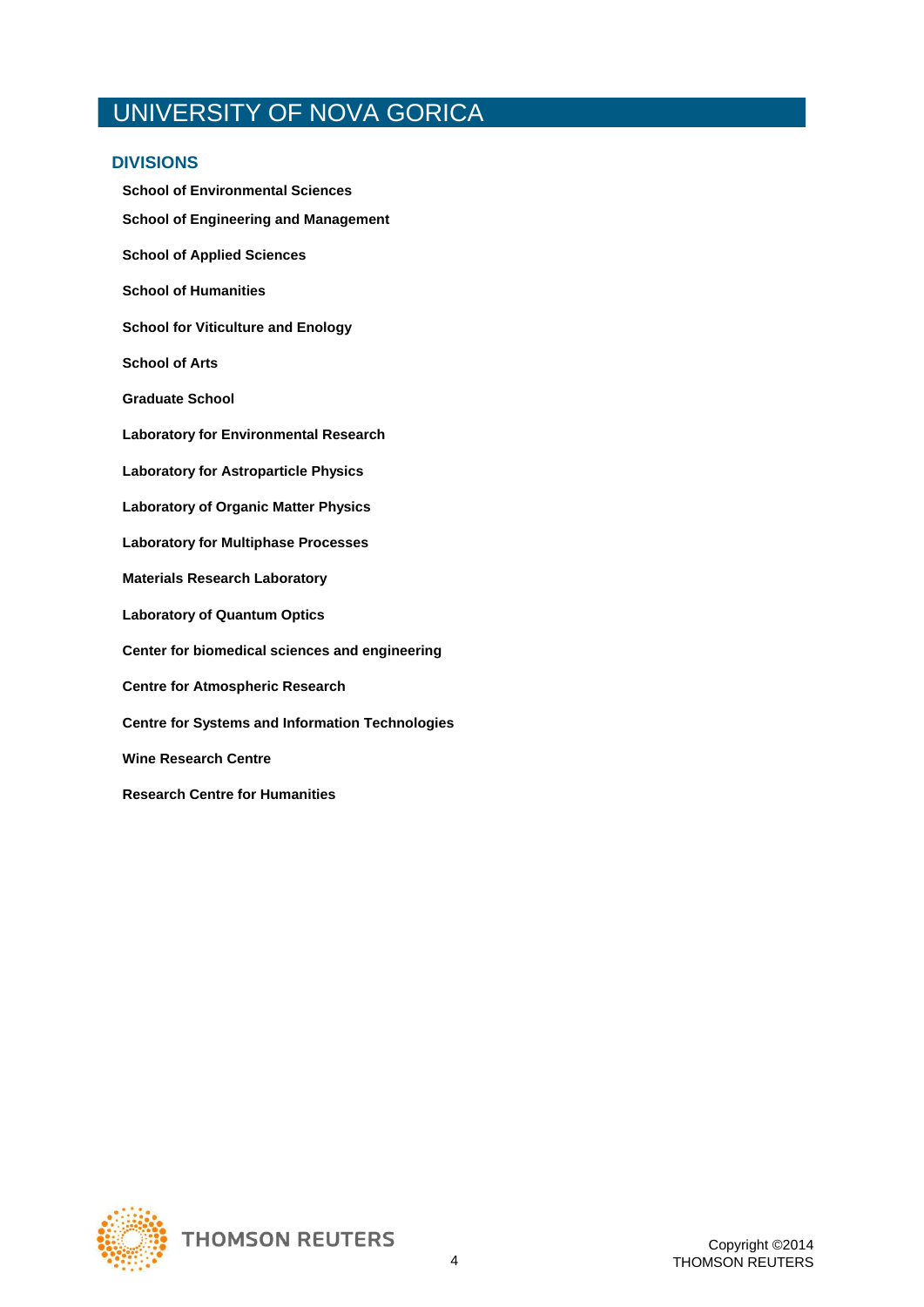









**FUNDING**



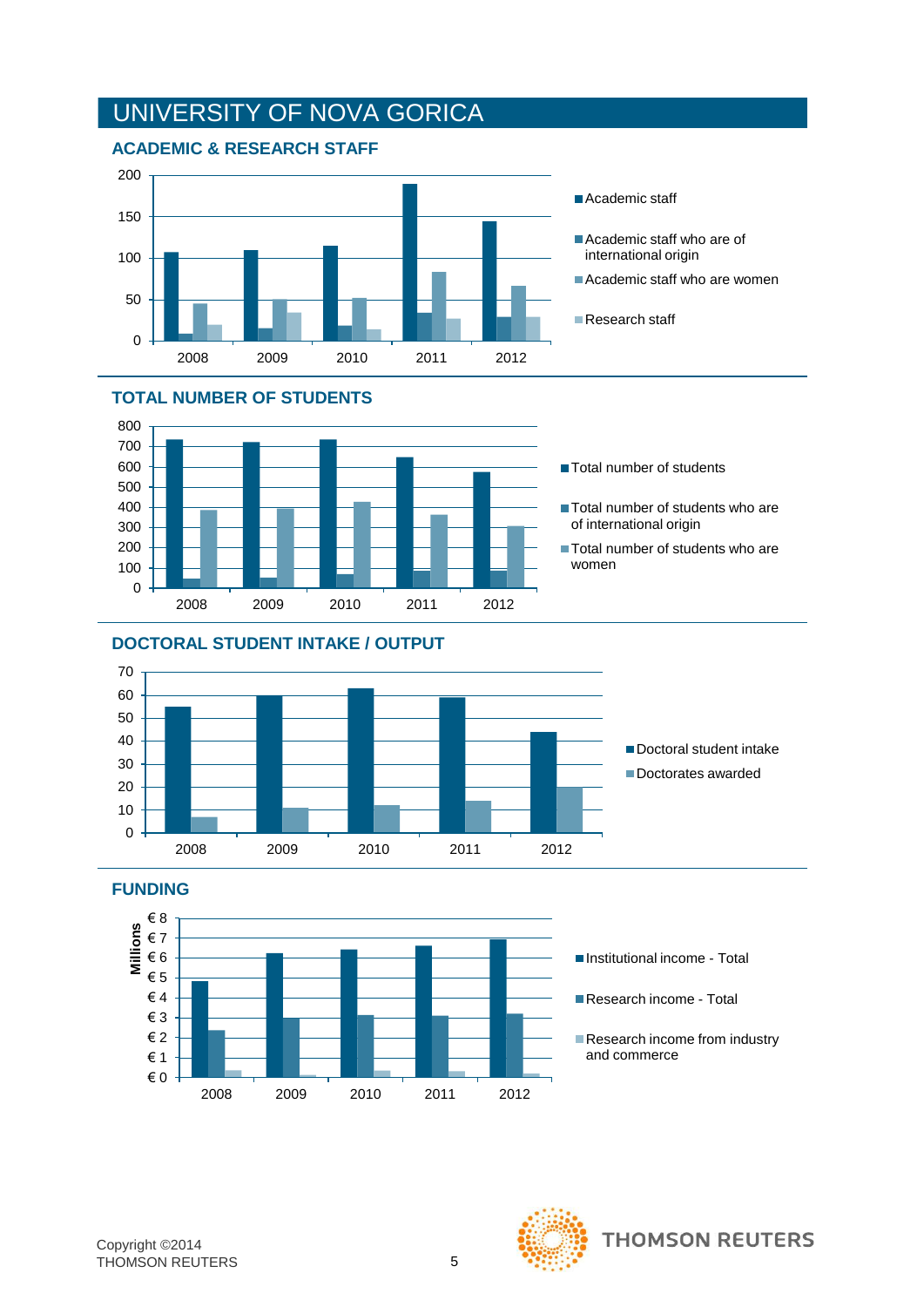|                                                    | 2008        | 2009        | 2010           | 2011           | 2012           |
|----------------------------------------------------|-------------|-------------|----------------|----------------|----------------|
| <b>Academic Staff</b>                              | 107         | 110         | 115            | 190            | 144            |
| - who are of<br>international origin               | 9           | 16          | 19             | 34             | 29             |
| - who are women                                    | 45          | 51          | 52             | 83             | 66             |
| <b>Research Staff</b>                              | 20          | 35          | 14             | 27             | 29             |
| <b>Total number of</b><br><b>students</b>          | 735         | 722         | 735            | 648            | 575            |
| - who are of<br>international origin               | 47          | 52          | 69             | 86             | 87             |
| - who are women                                    | 386         | 394         | 428            | 363            | 308            |
| Undergraduate student<br>intake                    | 213         | 174         | 182            | 120            | 113            |
| - who are of<br>international origin               | 5           | 3           | $\overline{2}$ | 5              | 6              |
| - who are women                                    | 127         | 99          | 108            | 64             | 63             |
| Undergraduate<br>degrees awarded                   | 41          | 40          | 77             | 87             | 118            |
| Master or equivalent<br>student intake             |             |             | 36             | 33             | 45             |
| - who are of<br>international origin               |             |             | 6              | $\overline{0}$ | $\overline{4}$ |
| - who are women                                    |             |             | 17             | 9              | 16             |
| <b>Master's degrees</b><br>awarded                 |             |             | $\overline{7}$ | 12             | 18             |
| <b>Doctoral students</b><br>admitted               | 55          | 60          | 63             | 59             | 44             |
| <b>Doctorates awarded</b>                          | 7           | 11          | 12             | 14             | 20             |
| <b>Institutional income</b>                        | €4,840,528  | € 6,248,422 | € 6,430,816    | €6,616,979     | € 6,932,543    |
| Research income                                    | € 2,376,874 | € 2,972,779 | € 3,130,763    | € 3,110,218    | € 3,208,578    |
| - Research income<br>from industry and<br>commerce | € 368,008   | € 134,566   | € 351,093      | € 317,339      | € 204,403      |

## **INSTITUTIONAL INDICATORS**

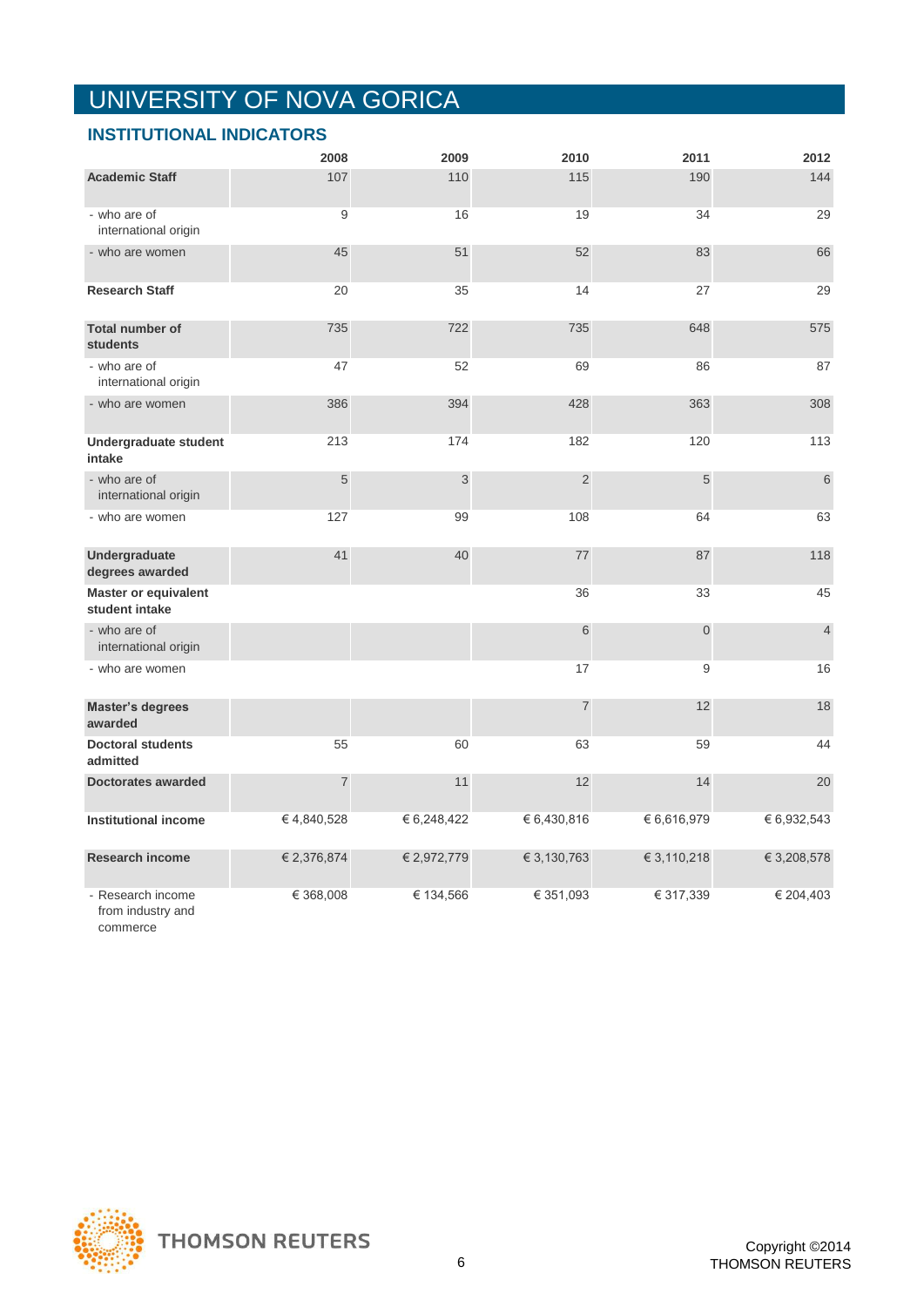## **SUBJECT SPECIFIC DATA - TEACHING AND INSTITUTIONAL**

#### **Academic staff / students**

| CH Clinical, pre-clinical & health |     |
|------------------------------------|-----|
| LS Life sciences                   | 52  |
| PS Physical sciences               | 100 |
| ET Engineering & technology        | 75  |
| AH Arts & humanities               |     |
| SS Social sciences                 |     |

#### **Doctoral degrees awarded / academic staff**

| CH Clinical, pre-clinical & health |    |
|------------------------------------|----|
| LS Life sciences                   |    |
| PS Physical sciences               | 16 |
| ET Engineering & technology        | 12 |
| AH Arts & humanities               |    |
| SS Social sciences                 |    |

#### **Institutional income / academic staff**

| CH Clinical, pre-clinical & health |    |
|------------------------------------|----|
| LS Life sciences                   | 32 |
| PS Physical sciences               | 23 |
| ET Engineering & technology        | 20 |
| AH Arts & humanities               |    |
| SS Social sciences                 |    |

#### **Teaching reputation**

| CH Clinical, pre-clinical & health     | ი |
|----------------------------------------|---|
| LS Life sciences                       |   |
| PS Physical sciences                   | 2 |
| <b>ET Engineering &amp; technology</b> |   |
| AH Arts & humanities                   |   |
| SS Social sciences                     |   |

#### **Academic staff - international / academic staff**

| CH Clinical, pre-clinical & health |    |
|------------------------------------|----|
| LS Life sciences                   |    |
| PS Physical sciences               | 98 |
| ET Engineering & technology        | 31 |
| AH Arts & humanities               | 24 |
| SS Social sciences                 |    |

*Where tables and graphs display blanks, the university has not supplied data.*











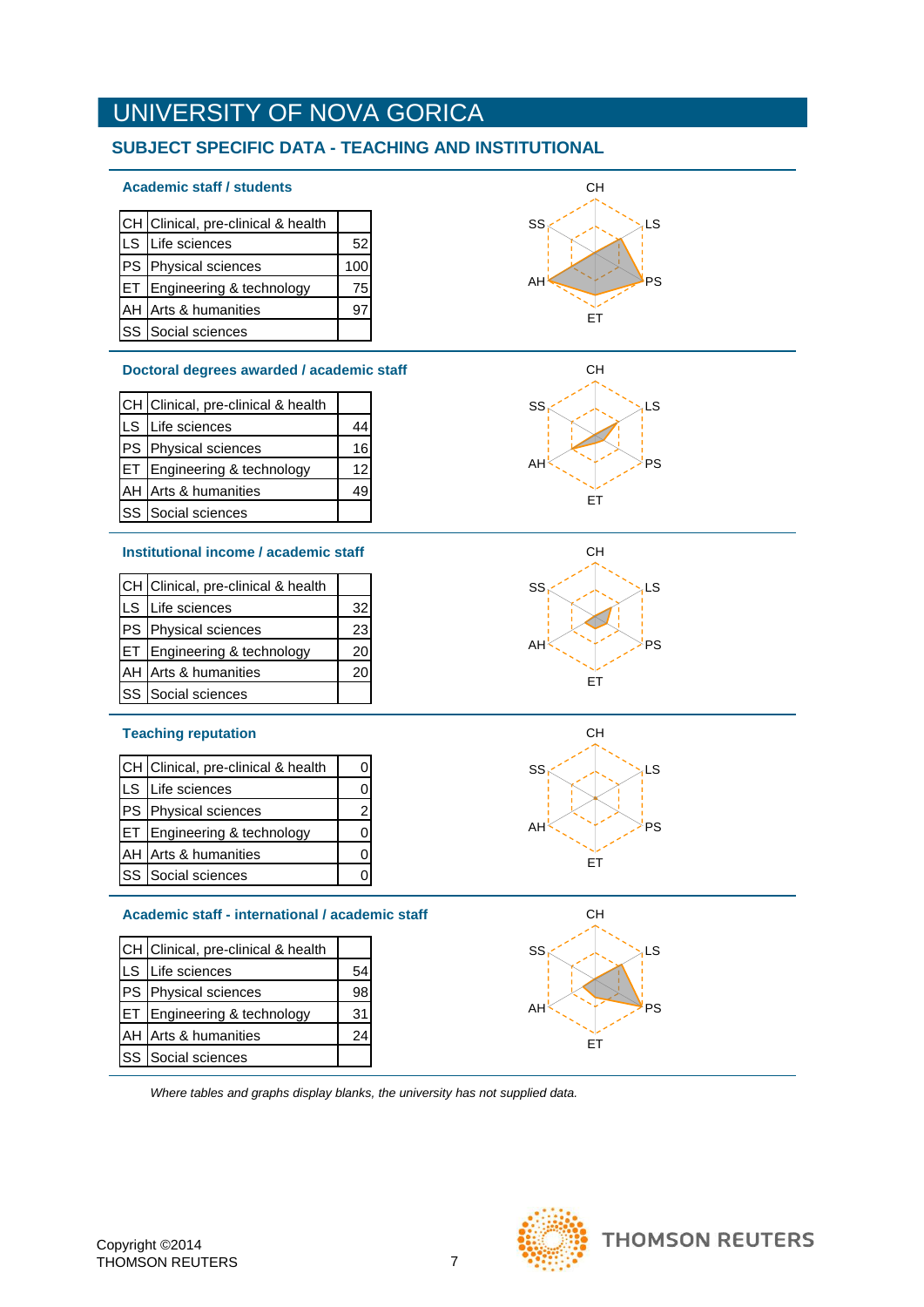## **SUBJECT SPECIFIC DATA - RESEARCH & CITATION IMPACT**

#### **Papers / academic and reseach staff**

|            | CH Clinical, pre-clinical & health | ი  |
|------------|------------------------------------|----|
|            | LS Life sciences                   | 41 |
|            | PS Physical sciences               | 37 |
| <b>IET</b> | Engineering & technology           |    |
|            | AH Arts & humanities               | 30 |
|            | SS Social sciences                 |    |

#### **Normalized Citation Impact (country adjusted)**

|      | CH Clinical, pre-clinical & health | 12 <sub>l</sub> |
|------|------------------------------------|-----------------|
| lls. | Life sciences                      | 36              |
|      | PS Physical sciences               | 37              |
|      | ET Engineering & technology        |                 |
|      | AH Arts & humanities               |                 |
|      | <b>SS</b> Social sciences          |                 |

#### **Research income / academic staff**

| CH Clinical, pre-clinical & health     |    |
|----------------------------------------|----|
| LS Life sciences                       | 27 |
| PS Physical sciences                   | 33 |
| <b>ET Engineering &amp; technology</b> | 22 |
| AH Arts & humanities                   | 36 |
| <b>SS</b> Social sciences              |    |

#### **Research reputation**

| CH Clinical, pre-clinical & health     |  |
|----------------------------------------|--|
| LS Life sciences                       |  |
| PS Physical sciences                   |  |
| <b>ET Engineering &amp; technology</b> |  |
| AH Arts & humanities                   |  |
| <b>SS</b> Social sciences              |  |

#### **Papers - international co-author / papers** CH

|      | CH Clinical, pre-clinical & health | 86 |
|------|------------------------------------|----|
| ILS. | Life sciences                      | 96 |
|      | PS Physical sciences               | 96 |
| IET. | Engineering & technology           | 97 |
|      | AH Arts & humanities               | 22 |
|      | <b>SS</b> Social sciences          |    |

*Where tables and graphs display blanks, the university has not supplied data.*











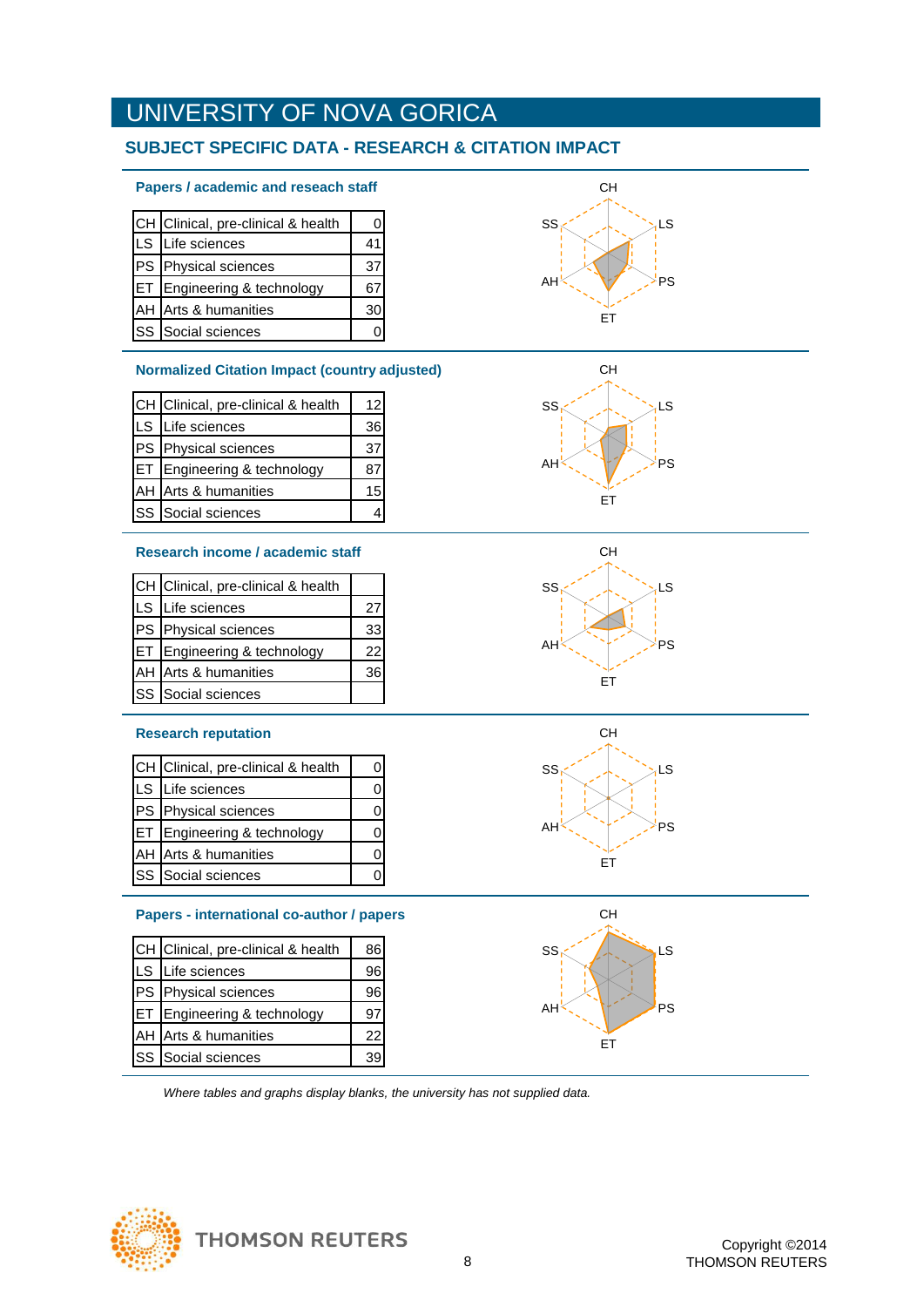### **TIMES HIGHER EDUCATION WORLD UNIVERSITY RANKINGS INDICATORS**

| <b>Teaching</b>       | 26 |
|-----------------------|----|
| <b>Research</b>       | 11 |
| <b>Citations</b>      | 49 |
| Industry income       | 30 |
| International outlook | 73 |



Academic staff / students

These data are the responsibility of Times Higher Education and are taken from their World University Rankings.

## **TEACHING INDICATORS**



### **RESEARCH INDICATORS**

| Papers / academic and reseach staff (normalized) | 29 |
|--------------------------------------------------|----|
| Research income / academic staff (normalized)    | 28 |
| <b>Research reputation</b>                       |    |
| Normalized Citation Impact (country adjusted)    | 49 |



Research reputation

## **INDUSTRY INDICATORS**

| Research income from industry / academic staff | 30    |
|------------------------------------------------|-------|
| Industrial co-authorships *                    | N/A I |

## **INTERNATIONAL OUTLOOK INDICATORS**

| Academic staff - international / academic staff | 64 |
|-------------------------------------------------|----|
| Students - international / students             | 56 |
| Papers - international co-author / papers       |    |



Note: Values and scale on tables and diagrams are cumulative probability scores, representing your institution's place compared to other institutions. Dotted line on the diagram represents a cumulative probability of 50 i.e. the median value. Maximum value is 100.

\* Industrial co-authorships are not available in 2013; they are under consideration for 2014.

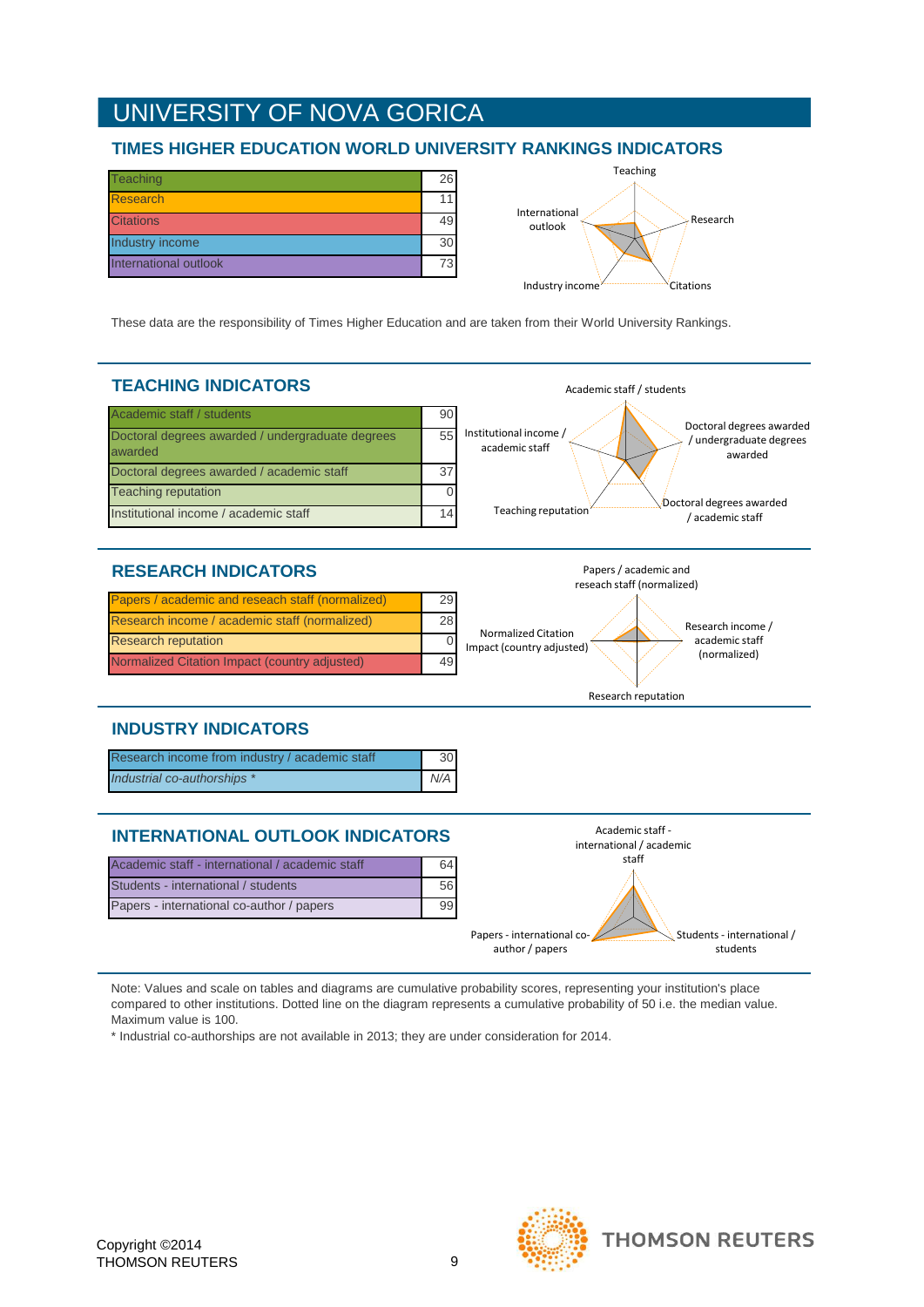### **SUMMARY**

We hope you find this report informative and look forward to many years of collaboration to improve our multidimensional approach to institution profiling, data validation, and qualitative assessment. For over half a century, Thomson Reuters has pioneered the world of citation indexing and analysis. All of our analytics tools and services are underpinned by the gold standard citation data in the *Web of ScienceTM*. We are therefore uniquely positioned to help you and your institution make informed decisions about current and future research and organizational strategies. We look forward to continuing our partnership with you and welcome any feedback you may have.

The data presented in this report represent just a fraction of what you can obtain when you subscribe to *InCitesTM*, the web-based evaluation tool from Thomson Reuters. The next generation of the InCites platform enables you to access data from Institutional Profiles and Global Comparisons, alongside both article-level and aggregated data and metrics to assess the impact and influence of people, departments, institutions, regions, and publications within the broader research ecosystem.

The next generation of InCites allows you to objectively and accurately assess the return on your research investments and activities. Starting with a foundation of trusted Web of Science data, you can create visually impactful reports to help:

- **Develop** a clear picture of the research activity at your organization-- an indicator of future success
- **Measure and benchmark** the research performance of your people, programs and peers to properly allocate funding and attract new talent
- **Facilitate** collaborations that advance your strategic goals and support internal review, reporting and promotional processes

And, Thomson Reuters is now offering simplified research management at your fingertips. Converis research information management and workflow system with data and metrics integrated from the Web of Science and InCites provide consistent analysis and competitive assessment of your people and programs. Easy-to-create reports are shareable with colleagues, department heads and administrators, and across institutions. Plus the integration of InCites and Converis allows organizations to even more easily manage the complete research lifecycle through better management information and efficiency and increased visibility into your people and programs.